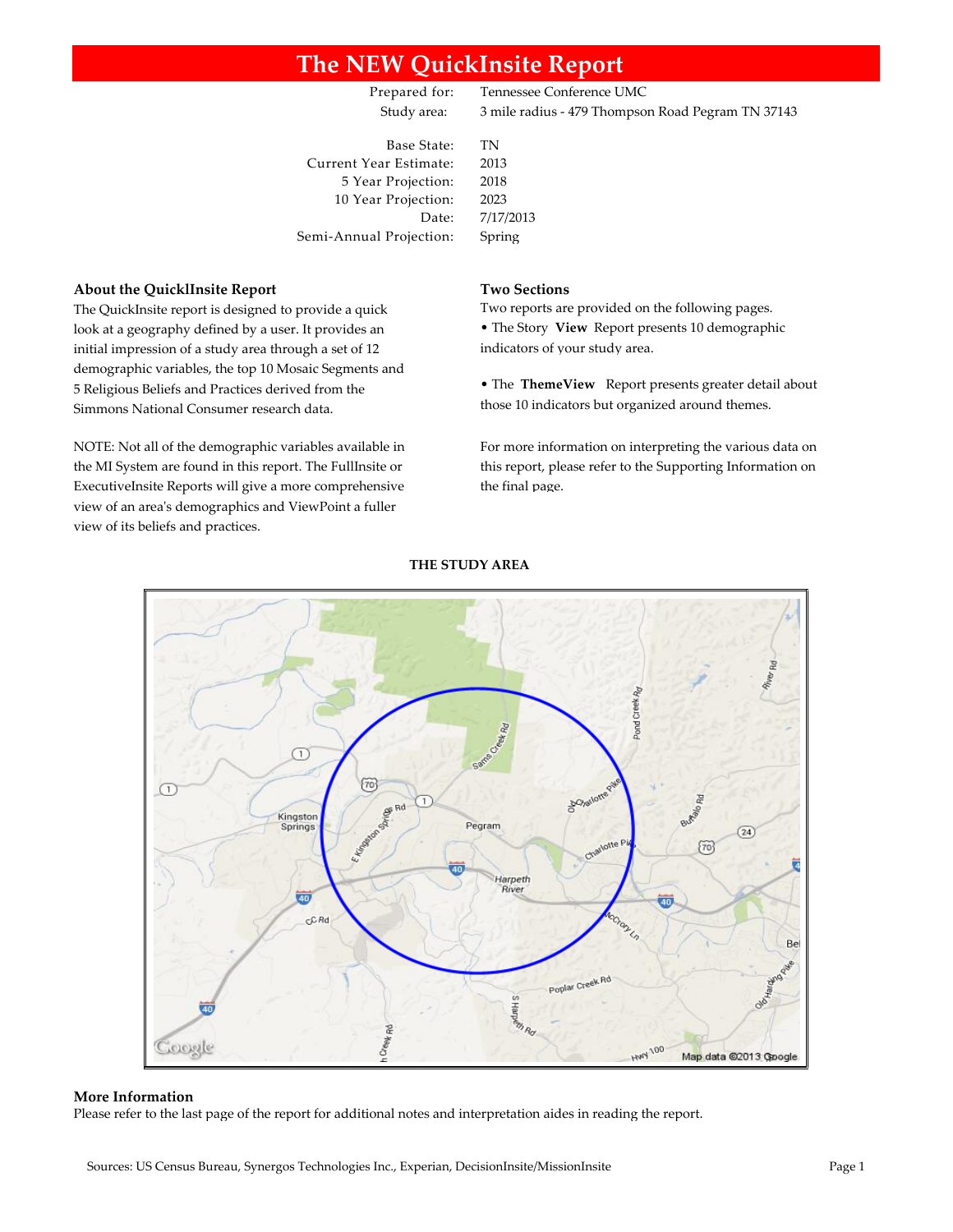# **StoryView**

# Significant Demographic Indicators of the Study Area's Story

|                | <b>Population Change</b>                                                                                                                          |                                      |                             |                                |                           |                             |
|----------------|---------------------------------------------------------------------------------------------------------------------------------------------------|--------------------------------------|-----------------------------|--------------------------------|---------------------------|-----------------------------|
| $\mathbf 1$    | In the 10 year future, how is this area expected to change?                                                                                       | Significant<br>Decline               | Significant<br>Decline      | Little Change                  | <b>Moderate</b><br>Growth | Significant<br>Growth       |
|                | (See Population and Families Theme)                                                                                                               |                                      |                             |                                |                           |                             |
|                | <b>School Age Change</b>                                                                                                                          |                                      |                             |                                |                           |                             |
| $\overline{2}$ | In the 10 year future, how is the population of school age<br>children in this area expected to change?<br>(See Age Theme)                        | Significant<br>Decline               | Moderate<br>Decline         | <b>Little</b><br><b>Change</b> | Moderate<br>Increase      | Significant<br>Increase     |
|                | <b>Families with Children</b>                                                                                                                     |                                      |                             |                                |                           |                             |
| 3              | Compared to the state, are families with children more or less<br>likely to live in two parent households?<br>(See Population and Families Theme) | Significantly<br>Less                | Somewhat<br>Less            | About the<br>Same              | Somewhat<br>More          | Significantl<br>y More      |
|                | <b>Adult Educational Attainment</b>                                                                                                               |                                      |                             |                                |                           |                             |
| 4              | For this area, what is the general level of education of the adults<br>25 and older?<br>(See Education and Career Status Theme)                   | Very Low                             | Low                         | Mixed                          | High                      | <b>Very High</b>            |
|                | <b>Community Diversity Index</b>                                                                                                                  |                                      |                             |                                |                           |                             |
| 5              | How diverse is the racial/ethnic mix of this area?                                                                                                | Very<br>Homogeneou                   | Homgeneous                  | Moderately<br>Diverse          | Very Diverse              | Extremely<br>Diverse        |
|                | (See Community Diversity Theme)                                                                                                                   |                                      |                             |                                |                           |                             |
|                | <b>Median Family Income</b>                                                                                                                       |                                      |                             |                                |                           |                             |
| 6              | How does the median family income compare to the state<br>for this area?                                                                          | Significantly<br>Less                | Somewhat<br>Less            | About the<br>Same              | Somewhat<br>Greater       | Significantl<br>y Greater   |
|                | (See Financial Resources Theme)<br>Poverty                                                                                                        |                                      |                             |                                |                           |                             |
| 7              | Compared to the state, is the number of families in poverty<br>above or below the state average?<br>(See Financial Resources Theme)               | <b>Significantly</b><br><b>Below</b> | Somewhat<br>Below           | About the<br>Same              | Somewhat<br>Above         | Significantly<br>Above      |
|                | <b>Blue to White Collar Occupations</b>                                                                                                           |                                      |                             |                                |                           |                             |
| 8              | On a continuum between blue collar and white collar<br>occupations, where does this area fall?<br>(See Education and Career Status Theme)         | Very Blue Collar                     | Somewhat<br>Blue            | Closely Split                  | Somewhat<br>White         | <b>Very White</b><br>Collar |
|                | Largest Racial/Ethnic Group                                                                                                                       |                                      |                             |                                |                           |                             |
| 9              | In this area, which racial/ethnic group is the largest percentage of<br>the population?<br>(See Community Diversity Theme)                        | Asian (NH)                           | Black/Afri<br>American (NH) | <b>White</b><br>(NH)           | Hispanic or<br>Latino     | Pac Is/Amer<br>Ind/Other    |
|                | Religiosity                                                                                                                                       |                                      |                             |                                |                           |                             |
| 10             | What is the level of religiosity in this study area?                                                                                              | <b>Very Low</b>                      | Somewhat<br>Low             | Mixed                          | Somewhat<br>High          | Very High                   |
|                | (See Religiosity Theme)                                                                                                                           |                                      |                             |                                |                           |                             |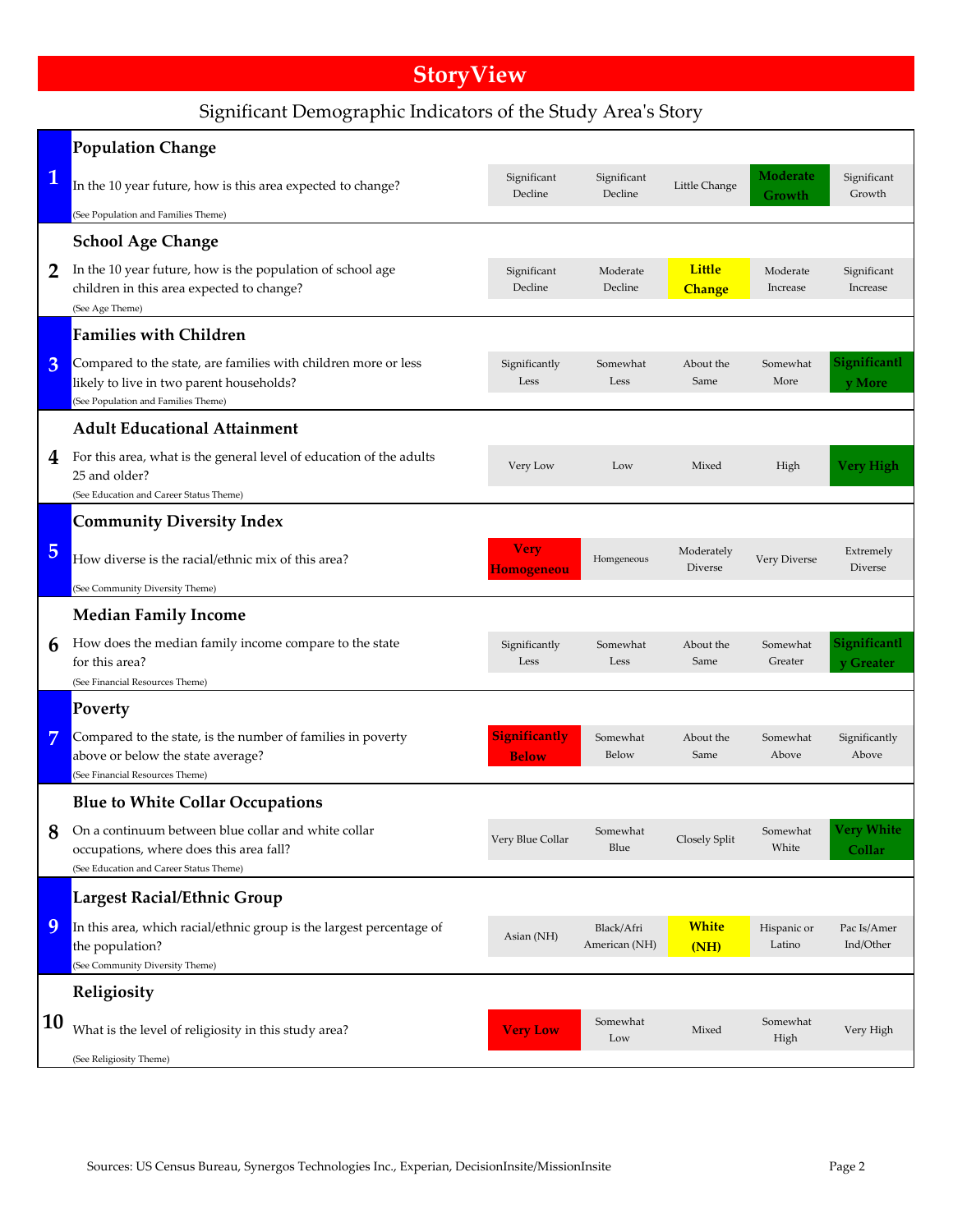# **ThemeView**

# Demographic Descriptions of the Study Area

Study area: 3 mile radius - 479 Thompson Road Pegram TN 37143 Date: 7/17/2013

## **Population and Households Theme**

Population is the most basic demographic characteristic. It indicates how many persons reside within an area and how that total changes over time. In addition, future population is forecasted looking out 10 years.

#### *Population and Household History with 5 and 10 Year Projected Change*



NOTE: Family Household data is not projected out 10 years.

| Population, Households & Families |       |          |         |         |         |
|-----------------------------------|-------|----------|---------|---------|---------|
|                                   | 2000  | 2010     | 2013    | 2018    | 2023    |
| Population                        | 5,452 | 6,819    | 6,852   | 7,063   | 7,371   |
| Population Change                 |       | 1,367    | 33      | 211     | 308     |
| Percent Change                    |       | 25.1%    | 0.5%    | 3.1%    | 4.4%    |
| Households                        | 1,913 | 2,558    | 2,569   | 2,649   | 2,765   |
| Households Change                 |       | 645      | 11      | 80      | 116     |
| Percent Change                    |       | 33.7%    | 0.4%    | 3.1%    | $0.0\%$ |
| Population / Households           | 2.85  | 2.67     | 2.67    | 2.67    | 2.67    |
| Population / Households Change    |       | $-0.18$  | 0.00    | $-0.00$ | $-0.00$ |
| Percent Change                    |       | $-6.5\%$ | 0.1%    | $0.0\%$ | $0.0\%$ |
| Family Households                 | 1,565 | 1,939    | 1,947   | 2,008   |         |
| Family Households Change          |       | 374      | 8       | 61      |         |
| Percent Change                    |       | 23.9%    | $0.4\%$ | 3.1%    |         |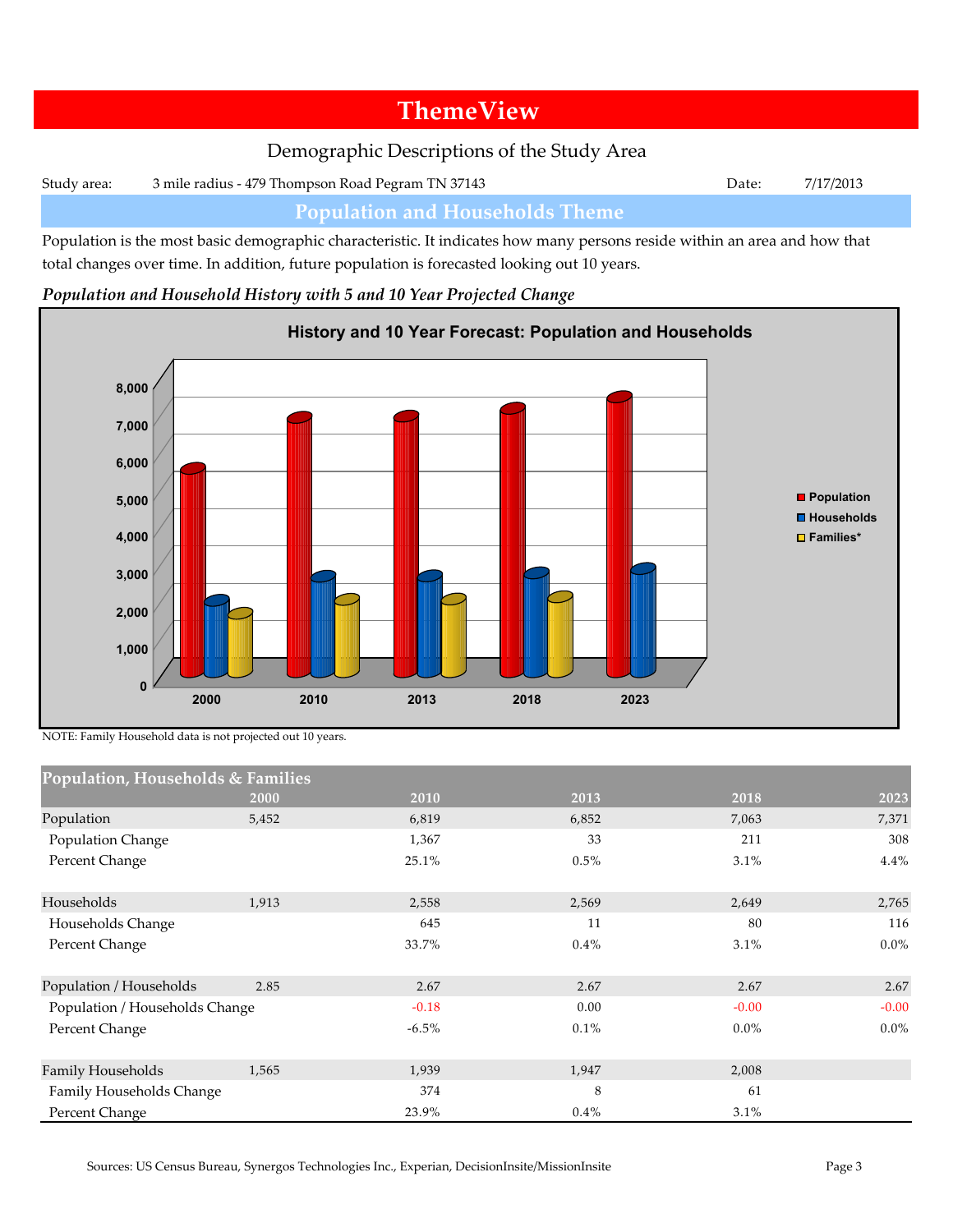### **Population and Households Theme**





### *Family Households*

Family households with children are changing. The traditional married couple structure is evolving into many different family expressions in which children are being raised. These data provide an insight into the family structures within the study area and then compares them to the state.



This table presents both the history and projections for family structures in the study area. Take note of the change column to discern how these family structures have changed and are projected to change in the future.

| <b>Households with Children</b> |      | <b>Actual Hhlds by Year</b> |      | --<br>2010 to 2018 |           | Percent of all Hhlds by Year 2010 to 2018 |           |            |
|---------------------------------|------|-----------------------------|------|--------------------|-----------|-------------------------------------------|-----------|------------|
|                                 | 2010 | 2013                        | 2018 | Change             | 2010%     | 2013%                                     | 2018%     | $%$ Change |
| Family: Married-couple          | 714  | 755                         | 7751 | 61                 | 77.3%     | 86.1%                                     | 86.2%     | 8.9%       |
| Family: Single Mother           | 149  | 88                          | 86   | $-63$              | 16.1%     | 10.0%                                     | $9.6\%$   | $-6.6\%$   |
| Family: Single Father           | 61   | 34                          | 38   | $-23$              | 6.6%      | $3.9\%$                                   | $4.2\%$   | $-2.4%$    |
| Total:                          | 924  | 877                         | 899  | $-25$              | $100.0\%$ | $100.0\%$                                 | $100.0\%$ |            |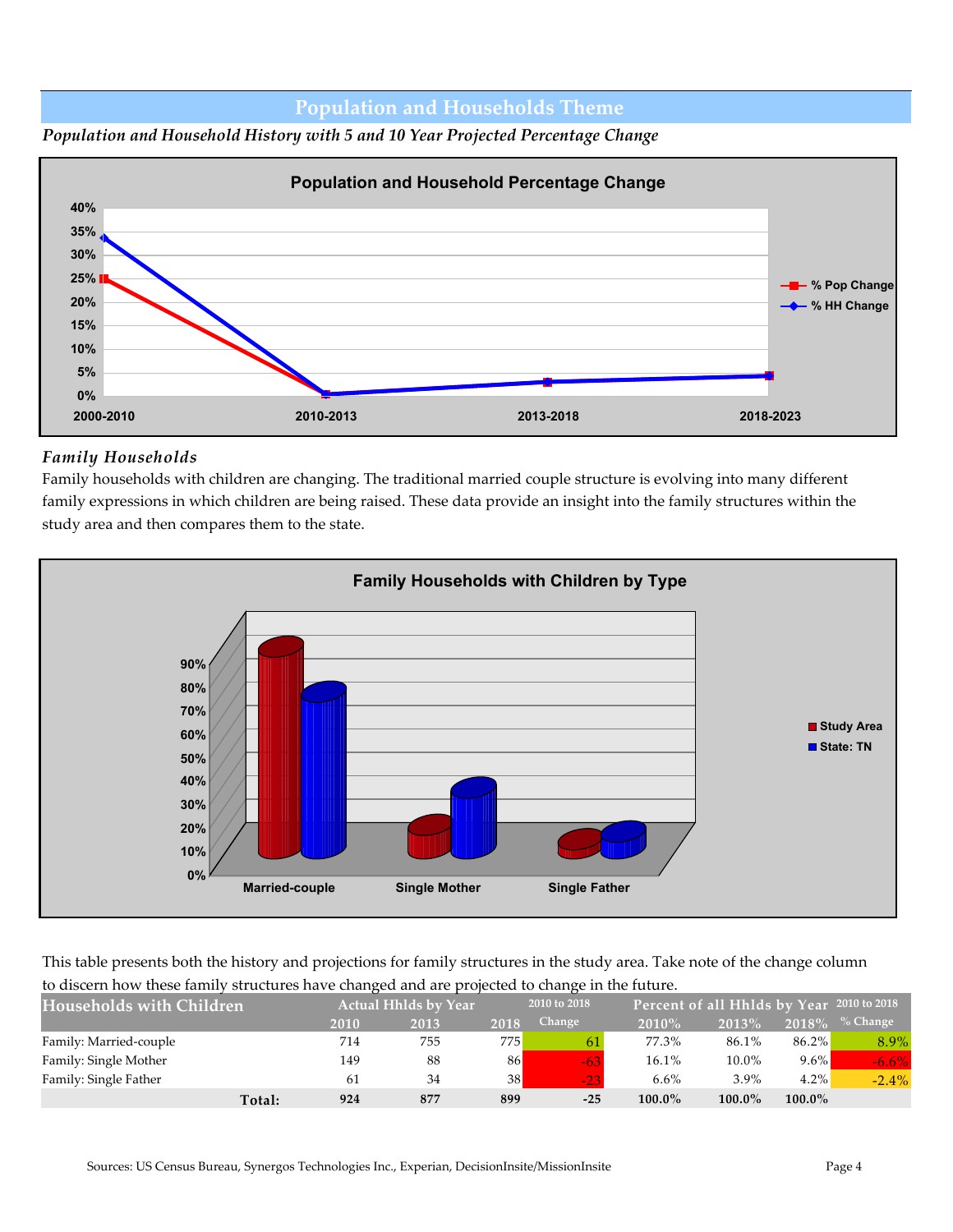### **Age Theme**

#### *10 Year Average Age and Children 0 to 17 Trends*

The age history and forecast reflects change in a community. Many are aging as a consequence of the aging Baby Boom generation and the decline in live births for many years in the late 20th and early 21st centuries.



#### *Phase of Life*

The Phase of Life 10 Year Change graph highlights life phases that will increase or decrease as a percentage of the total population in the forecasted 10 year future.



#### Phase of Life presents how a community changes and people age through their various life phases.

| <b>Phase of Life</b>                  |       | <b>Actual Population by Year &amp; Phase</b> |       |       |           | Percent of Pop by Year & Phase |           |           |
|---------------------------------------|-------|----------------------------------------------|-------|-------|-----------|--------------------------------|-----------|-----------|
|                                       | 2010  | 2013                                         | 2018  | 2023  | 2010%     | 2013%                          | 2018%     | 2023%     |
| Before Formal Schooling: 0 to 4       | 477   | 451                                          | 389   | 355   | $7.0\%$   | 6.6%                           | $5.5\%$   | 4.8%      |
| Required Formal Schooling: 5 to 17    | 1,164 | 1,212                                        | 1,237 | 1,192 | 17.1%     | 17.7%                          | 17.5%     | 16.2%     |
| College/Career Starts: 18 to 24       | 345   | 424                                          | 578   | 693   | 5.1%      | 6.2%                           | $8.2\%$   | $9.4\%$   |
| Singles & Young Families: 25 to 34    | 849   | 693                                          | 585   | 736   | 12.5%     | 10.1%                          | 8.3%      | 10.0%     |
| Families & Empty Nesters: 35 to 54    | 2,343 | 2,246                                        | 2,086 | 1,875 | 34.4%     | 32.8%                          | 29.5%     | 25.4%     |
| Enrichment Yrs Singles/Cpls: 55 to 64 | 896   | 976                                          | 1.110 | 1,141 | 13.1%     | 14.2%                          | 15.7%     | 15.5%     |
| Retirement Opportunities: 65 & over   | 744   | 849                                          | 1.078 | 1,380 | 10.9%     | 12.4%                          | 15.3%     | 18.7%     |
| <b>Total:</b>                         | 6,818 | 6,851                                        | 7,063 | 7,372 | $100.0\%$ | 100.0%                         | $100.0\%$ | $100.0\%$ |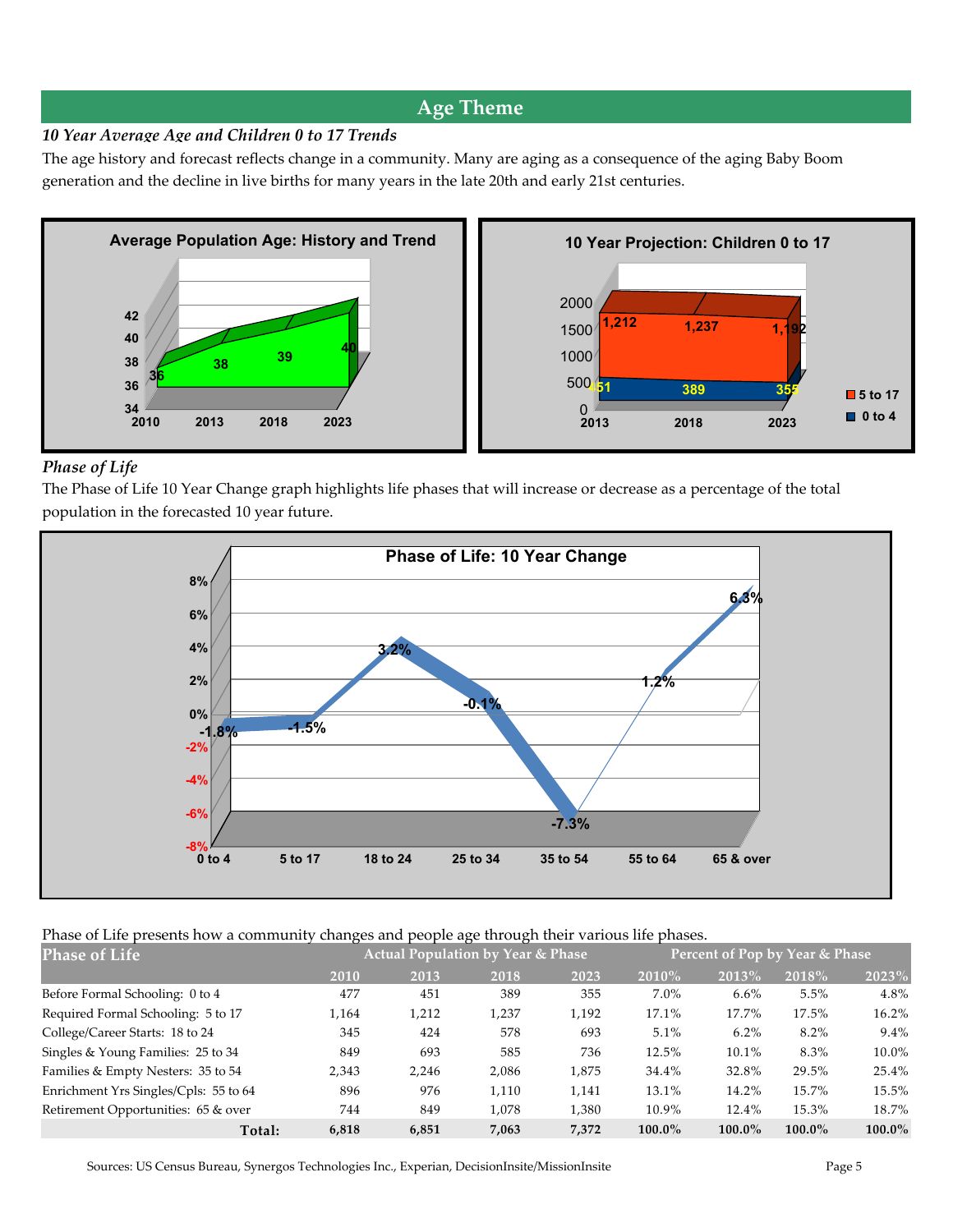### **Education and Career Status Theme**

The Education/Career Status theme portrays the level of education and the career types by the categories of Blue Collar and White Collar in the study area.

#### *Adult Educational Attainment*

The following graphs present the adult population within the study area 25 years of age and older by the level of education completed.

#### *Adult Educational Attainment Compared to the State of TN*



| <b>Education Level of Adults 18 Years and Older</b> | Actual Hhlds by Year 2013 to 2018 |       |                 |           | Percent of all Hhlds by Year 2013 to 2018 |            |  |
|-----------------------------------------------------|-----------------------------------|-------|-----------------|-----------|-------------------------------------------|------------|--|
|                                                     | 2013                              | 2018  | Change          | 2013%     | 2018%                                     | $%$ Change |  |
| Less than 9th Grade                                 | 209                               | 221   | 12 <sup>1</sup> | 4.4%      | 4.5%                                      | $0.2\%$    |  |
| Some High School, No diploma                        | 357                               | 362   |                 | 7.5%      | $7.5\%$                                   | $0.0\%$    |  |
| High School Graduate (or GED)                       | 1,213                             | 1,206 |                 | 25.5%     | 24.8%                                     | $-0.6\%$   |  |
| Some College, No degree                             | 994                               | 1,055 | 61              | 20.9%     | 21.7%                                     | $0.9\%$    |  |
| <b>Associate Degree</b>                             | 414                               | 424   | 10              | 8.7%      | $8.7\%$                                   | $0.0\%$    |  |
| Bachelor's Degree                                   | 1.076                             | 1,113 | 37              | 22.6%     | $22.9\%$                                  | $0.3\%$    |  |
| Graduate or Professional school degree              | 502                               | 477   | $-25$           | 10.5%     | $9.8\%$                                   | $-0.7\%$   |  |
| Total:                                              | 4,765                             | 4,858 | 93              | $100.0\%$ | $100.0\%$                                 |            |  |

*Career Types: Blue Collar and White Collar*

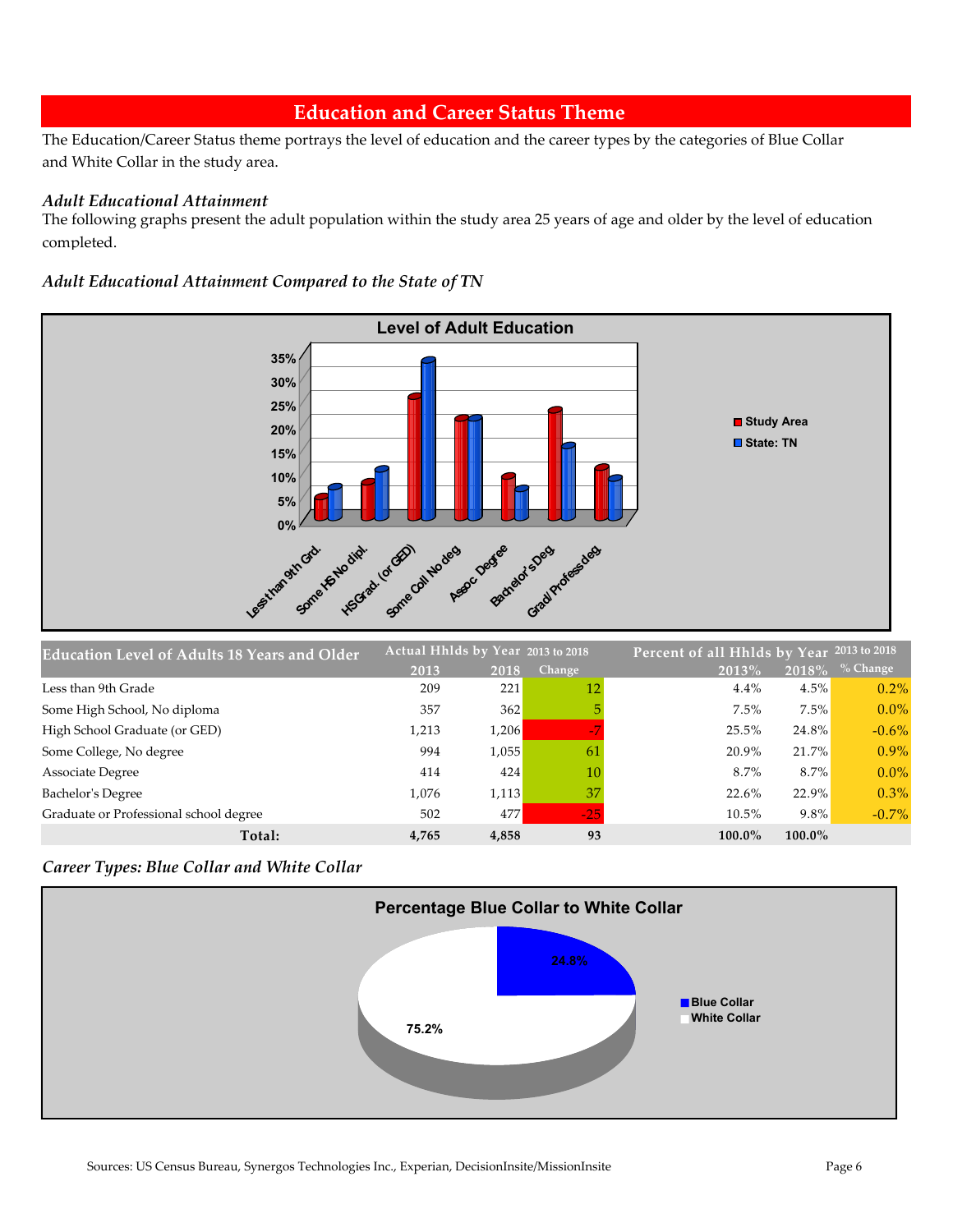### **Community Diversity Theme**

The diversity of a community is shaped by the racial/ethnicity of the people who reside in it but also people's age, income and education.

#### *Study Area Racial and Ethnic Diversity*



NOTE: Race and ethnicity breakouts are based upon Census Bureau categories. Only those groups for which the Bureau provides extended detail can be reported.

#### *Race and Ethnic History and Trends*

| <b>Racial/Ethnicity by Year</b>   |                 |     | <b>Actual Population by Year</b> |       | 2010 to 2018 |           | Percent of all Pop by Year 2010 to 2018 |           |            |
|-----------------------------------|-----------------|-----|----------------------------------|-------|--------------|-----------|-----------------------------------------|-----------|------------|
|                                   | 2010            |     | 2013                             | 2018  | Change       | 2010%     | 2013%                                   | $2018\%$  | $%$ Change |
| Asian (Non-Hisp)                  |                 | 84  | 86                               | 91    |              | 1.2%      | 1.3%                                    | 1.3%      | 0.1%       |
| Black/African American (Non-Hisp) |                 | 177 | 178                              | 184   |              | 2.6%      | 2.6%                                    | $2.6\%$   | $0.0\%$    |
| White (Non-Hisp)                  | 6.325           |     | 6,352                            | 6,545 | 220          | 92.8%     | 92.7%                                   | 92.7%     | $-0.1%$    |
| Hispanic or Latino                |                 | 128 | 130                              | 134   | 6.           | 1.9%      | 1.9%                                    | 1.9%      | $0.0\%$    |
| Pac Is/Am Ind/Oth (Non-Hisp)      |                 | 105 | 106                              | 110   | 5.           | 1.5%      | 1.5%                                    | $1.6\%$   | $0.0\%$    |
|                                   | Total:<br>6,819 |     | 6,852                            | 7,064 | 245          | $100.0\%$ | 100.0%                                  | $100.0\%$ |            |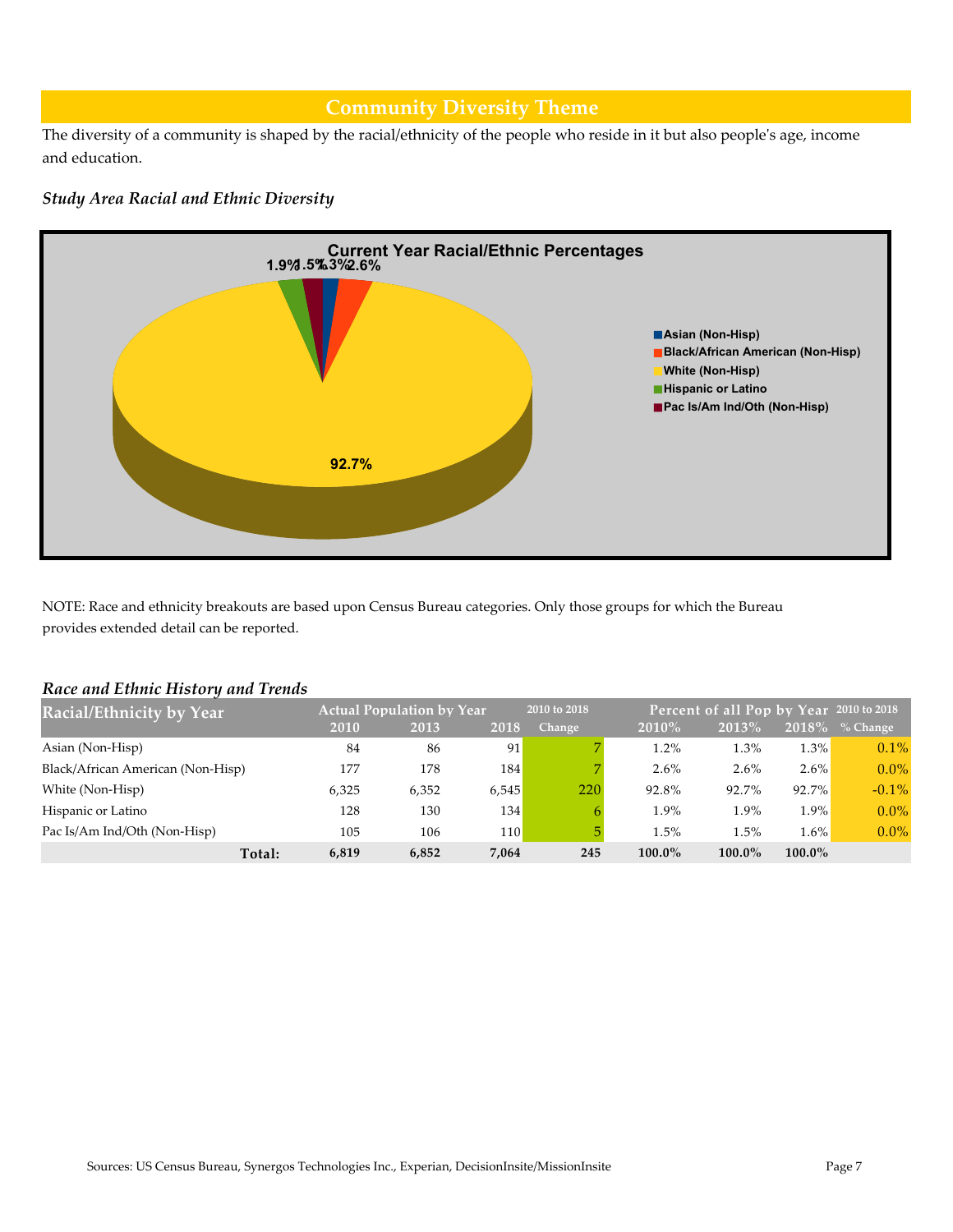### **Community Diversity Theme**

#### *Mosaic Lifestyle Segmentation Types*

Mosaic Lifestyle Types provides insight into the behaviors, attitudes and preferences of the households within the Study Area. The result is a fuller multidimensional understanding of a community, neighborhood, zip code or other geography.



| Mosaic                                              | <b>Study Area</b> |         | <b>State</b> |         | <b>Comparative Index</b> |
|-----------------------------------------------------|-------------------|---------|--------------|---------|--------------------------|
| E21 Thriving Boomers - Unspoiled Splendor           | 343               | 13.3%   | 130,363      | 5.1%    | 260                      |
| B08 Flourishing Families - Babies and Bliss         | 337               | 13.1%   | 37,334       | 1.5%    | 891                      |
| F22 Promising Families - Fast Track Couples         | 330               | 12.8%   | 34,529       | 1.4%    | 944                      |
| C11 Booming with Confidence - Aging of Aquarius     | 279               | 10.9%   | 68,059       | $2.7\%$ | 405                      |
| D15 Suburban Style - Sports Utility Families        | 230               | 8.9%    | 72,812       | $2.9\%$ | 312                      |
| I30 Family Union - Stockcars and State Parks        | 204               | 7.9%    | 60,178       | $2.4\%$ | 335                      |
| C14 Booming with Confidence - Boomers and Boomerang | 171               | $6.7\%$ | 30,931       | 1.2%    | 546                      |
| A05 Power Elite - Couples with Clout                | 160               | $6.2\%$ | 18,757       | $0.7\%$ | 842                      |
| N47 Pastoral Pride - Countrified Pragmatics         | 146               | 5.7%    | 84,935       | $3.3\%$ | 170                      |
| A04 Power Elite - Picture Perfect Families          | 66                | $2.6\%$ | 24,310       | 1.0%    | 268                      |
|                                                     | 2,266             |         | 562,208      |         |                          |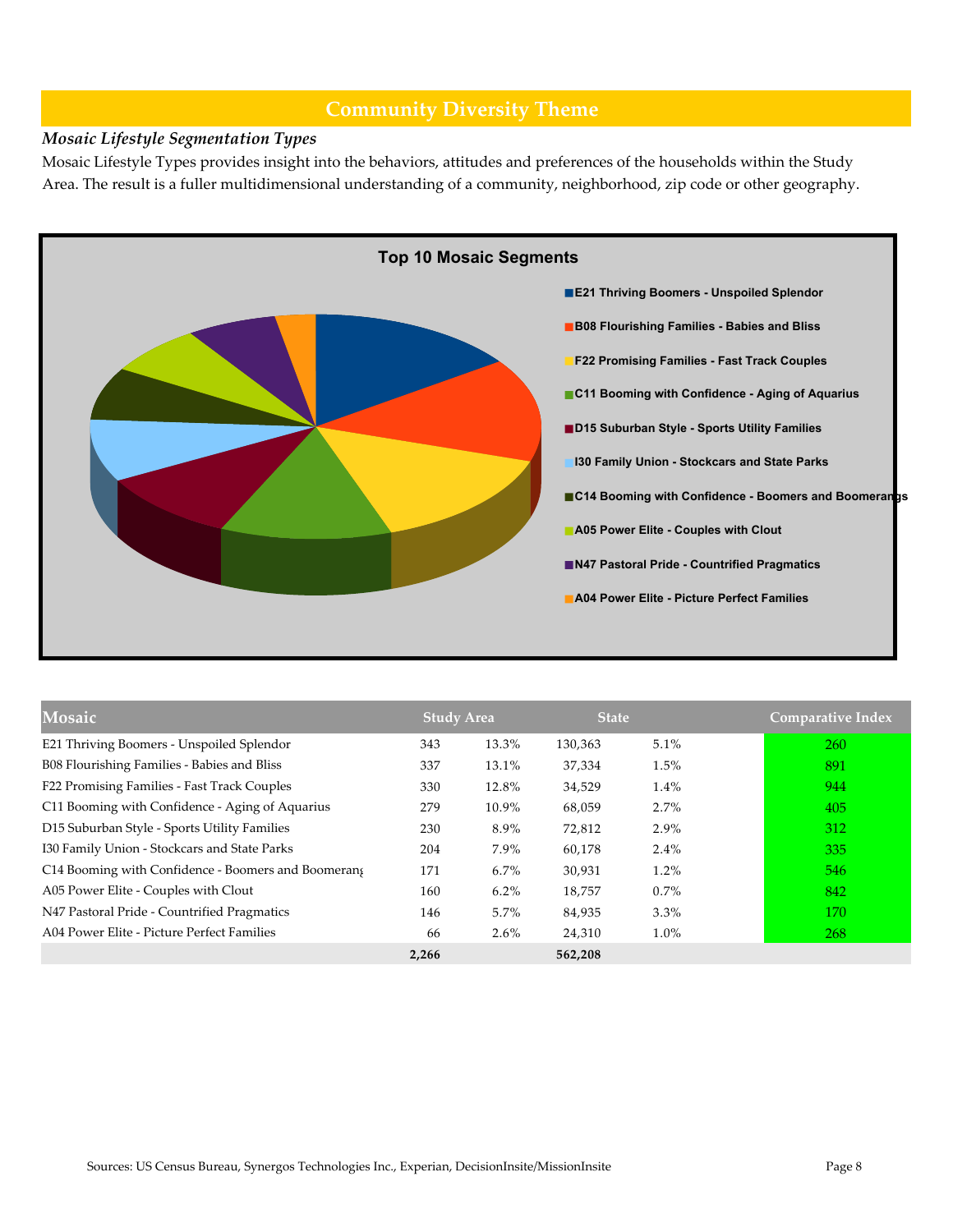## **Financial Resources Theme**

Financial resources available is an indicator of community opportunity or distress. Three variables are presented in this category: 1) Household Income, 2) Family Income and 3) Poverty.

#### *Household Income*



| <b>Income Trends: Households and Families</b> |        |        |        | 2010 to 2018 Change |
|-----------------------------------------------|--------|--------|--------|---------------------|
|                                               | 2010   | 2013   | 2018   |                     |
| Average Household Income                      | 83,557 | 85,585 | 91,647 | 8,090               |
| Median Household Income                       | 71,749 | 71,985 | 76,602 | 4,853               |
| Per Capita Income                             | 31,345 | 32,088 | 34,373 | 3028                |
|                                               |        |        |        |                     |
| Median Family Income                          |        | 82,131 | 82,514 | 82,514              |
|                                               |        |        |        |                     |

#### *Poverty*



| <b>Poverty Level</b> | Area<br>Pop |           | <b>TN</b> |
|----------------------|-------------|-----------|-----------|
|                      |             | $\%$ Pop  | $\%$ Pop  |
| Above poverty level  | 1,833       | 94.1%     | 86.3%     |
| Below poverty level  | 114         | 59%       | 13.7%     |
|                      | 1.947       | $100.0\%$ | $100.0\%$ |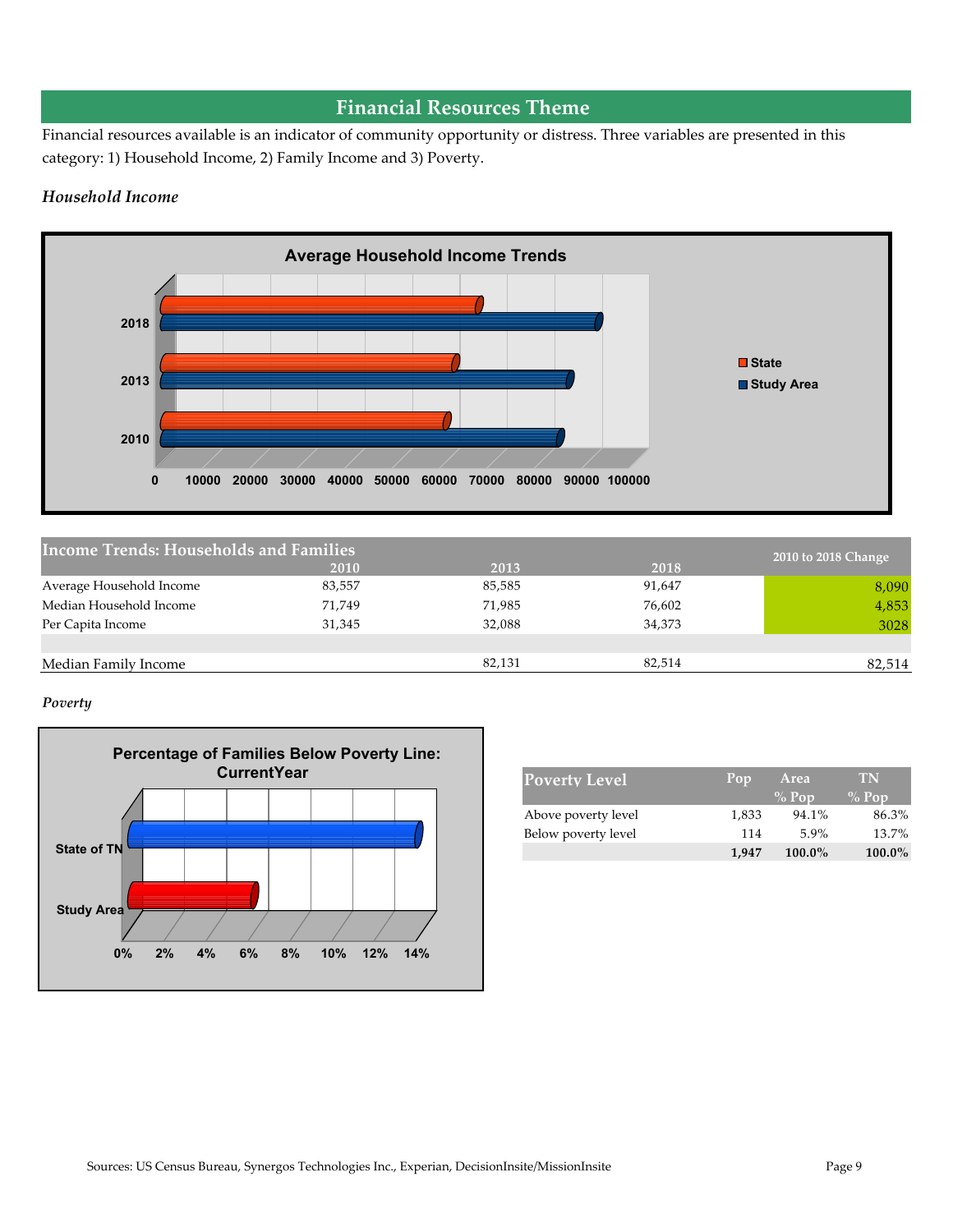# **Religiosity Theme**

The Religiosity provides insight into the level of religiosity of a study area. It is based upon the strength of each of the following five variables.

| <b>Religious Beliefs and Practices</b>        | <b>Estimated Percent of</b><br>the Study Area | <b>Estimated Percent of</b><br>the State of TN | Comparative<br>Index* |
|-----------------------------------------------|-----------------------------------------------|------------------------------------------------|-----------------------|
| Conservative Evangelical Christian            | 39.2                                          | 38                                             | 103                   |
| Consider Myself A Spiritual Person            | 43.8                                          | 45                                             | 97                    |
| Enjoy Watching Religious TV Programs          | 14.7                                          | 19                                             | -77                   |
| <b>Important to Attend Religious Services</b> | 18.8                                          | 19                                             | -99                   |
| My Faith Is Really Important To Me            | 13.1                                          | 17                                             | 77                    |